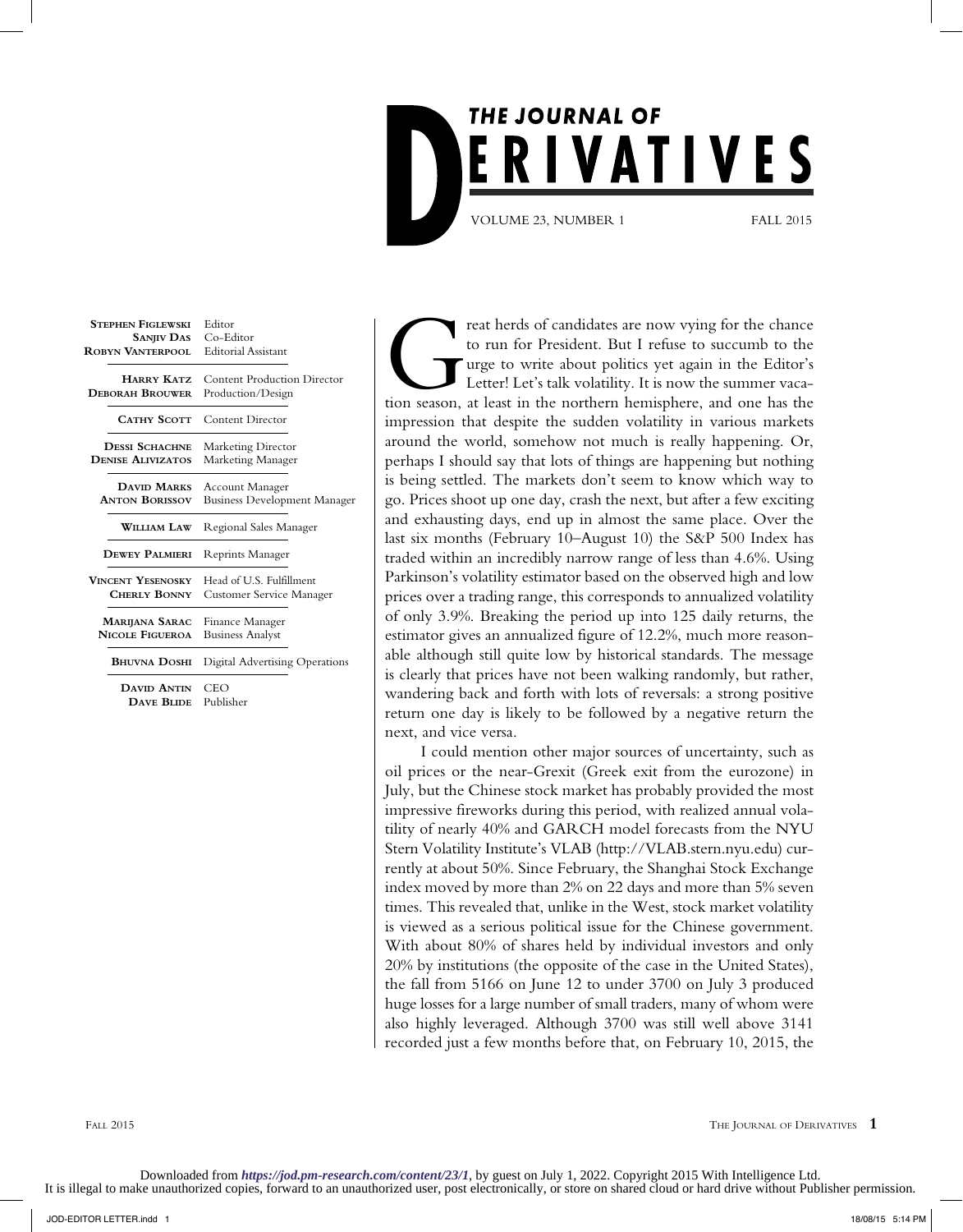## **THE JOURNAL OF** ERIVATIVES

government felt it was necessary to intervene in the market to reduce the chance of social unrest. However, the policy responses have been of the deer-in-the-headlights variety—panicky reactions that have little clear impact on the problem at hand. There has also been some bashing of the usual suspects: short sellers and derivatives traders, but with not much of either short selling or financial derivatives in China, the stock market is not likely to be pacified no matter how much they are bashed.

Beginning in April and in various ways thereafter, the government tried to encourage buying. For example, margin regulations were loosened, although one might wonder if this is the most effective way to deal with overleveraged investors who are desperate to reduce their exposure to the stock market. Major financial institutions were encouraged to buy stock, as well—and in the Chinese system, government encouragement is, well, pretty encouraging. The government even began purchasing stock directly to prop up the market. But none of this worked for long. One problem was that the index was well over 4000 when the buying programs began. At that level, many investors could get out of their problematical stock positions with what amounted to big profits relative to where prices had been until just a few months earlier. Not surprisingly, great numbers of them took that opportunity, which overwhelmed the buying programs. By July, trading in more than half of the market names—over 1,400 of the mostly smaller, more-speculative firms—had been suspended from trading.

Those of us with a little gray hair have seen this movie before, not so much the failed government attempts to prop up stock prices, but typically when a government has tried to maintain an exchange rate that was inconsistent with the country's economic condition. As George Soros can attest, the result has generally been that a lot of money is pumped into the market, speculators earn fat profits, and eventually, the government has to give up and let the FX market move to its equilibrium level. It remains to be seen how things will play out in China if the government continues trying to hold stock prices at unsustainable levels.

A last thought on this general theme: It can be argued that essentially the same scenario is going on today in Greece, but with a twist: Greece is committed to a currency whose exchange rate is too high for their economy, but instead of being able to devalue to a lower equilibrium level, they are attempting to move the equilibrium up to the current euro rate entirely through changes in the real economy. They can't reduce all Greek prices relative to the rest of the world simultaneously by simply devaluing their currency, so instead they must rely on slack demand to drive down goods prices and wages on an individual basis. Some doubt that this extremely painful process will be any more successful in the long run than other countries' earlier attempts to hold onto an exchange rate that was too high.

Turning our attention to this issue of *The Journal of Derivatives*, which begins our 23rd year, we begin with an interesting article that bridges the gap between option pricing models that posit parametric stochastic specifications for both the returns process and volatility and the "local volatility" model. The former guarantees internal consistency within the model, with no profitable arbitrage opportunities at current prices or under any possible future constellation of prices, but it doesn't fit today's option prices in the market; the latter fits current market prices perfectly but has no underlying model for the dynamic evolution of volatility over time. Mazzoni synthesizes the two approaches by developing a local volatility model in which the dynamics of the underlying stock price follow a GARCH process calibrated to the current implied volatility surface. This means the model also encompasses "Practitioners' Black–Scholes" (PBS), which constructs the volatility surface from the Black–Scholes pricing equation with a different volatility input for each option. The new model performs well in empirical tests against the SABR and SIV alternatives.

Next is a new look at a kind of puzzling empirical observation about credit spreads in the bond market. Previous research has shown that spreads appear to narrow when the general level of yields goes up, a possible explanation being that high rates reduce credit risk by lowering the real value of corporate debt. Neal, Rolph, Dupoyet, and Jiang point out that riskless and risky yields should be expected to be cointegrated series. When they take that fact into account, the apparent narrowing of credit spreads disappears.

**<sup>2</sup>** THE JOURNAL OF DERIVATIVES FALL 2015